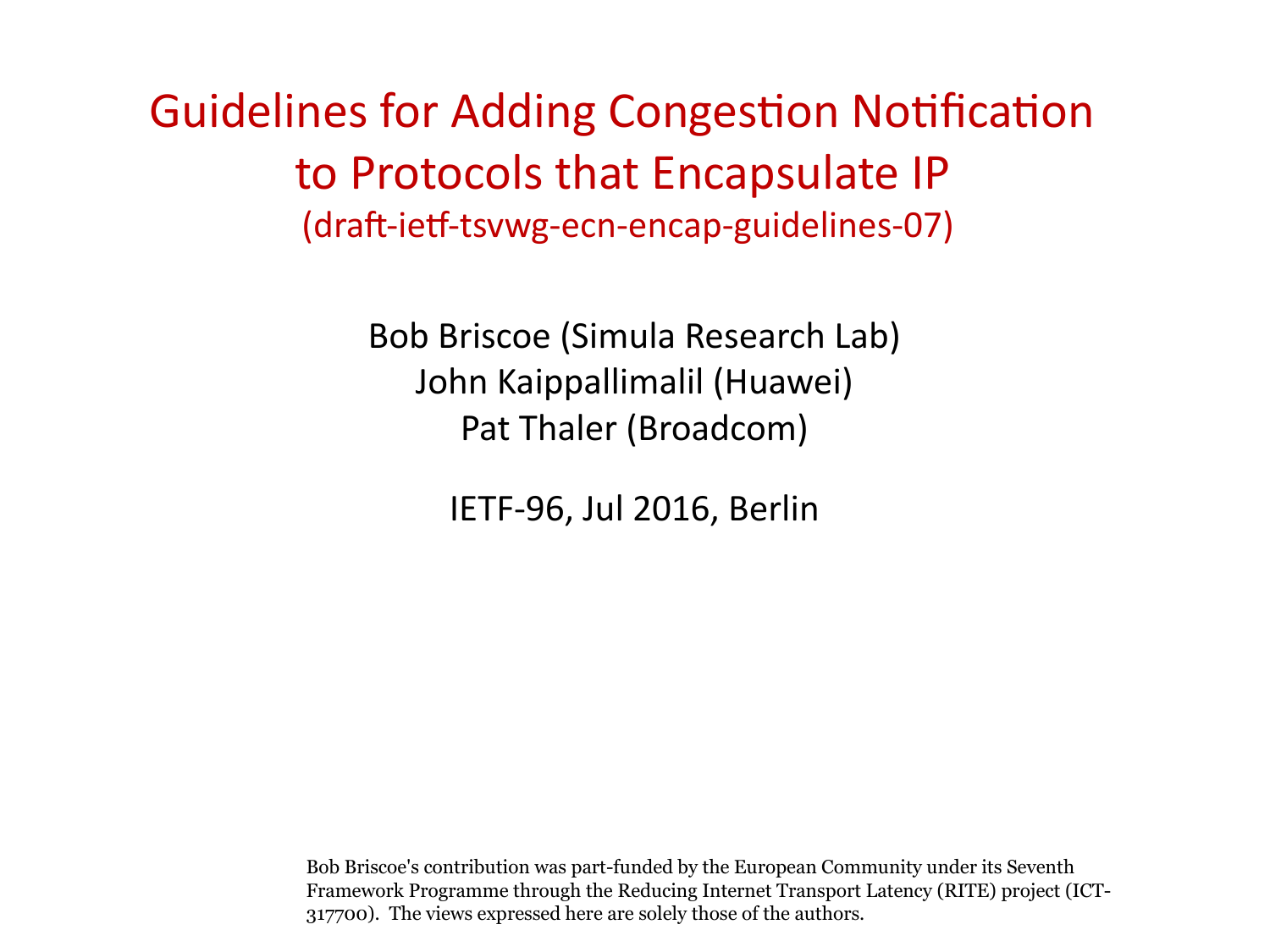### recap

#### draft-ietf-tsvwg-ecn-encap-guidelines-07

- Purpose of this BCP draft:
	- Guidelines on addition of explicit congestion notification (ECN) to protocols that encapsulate IP
		- e.g. tunnels, lower layers
- Not straightforward
	- cross-layer
		- some lower layers have very different feedback structure
		- incremental deployment ECN propagation requires new logic in layer-egress and hosts
	- cross-organisation
		- IEEE: <https://datatracker.ietf.org/liaison/1364/>
		- 3GPP: <https://datatracker.ietf.org/liaison/1424/>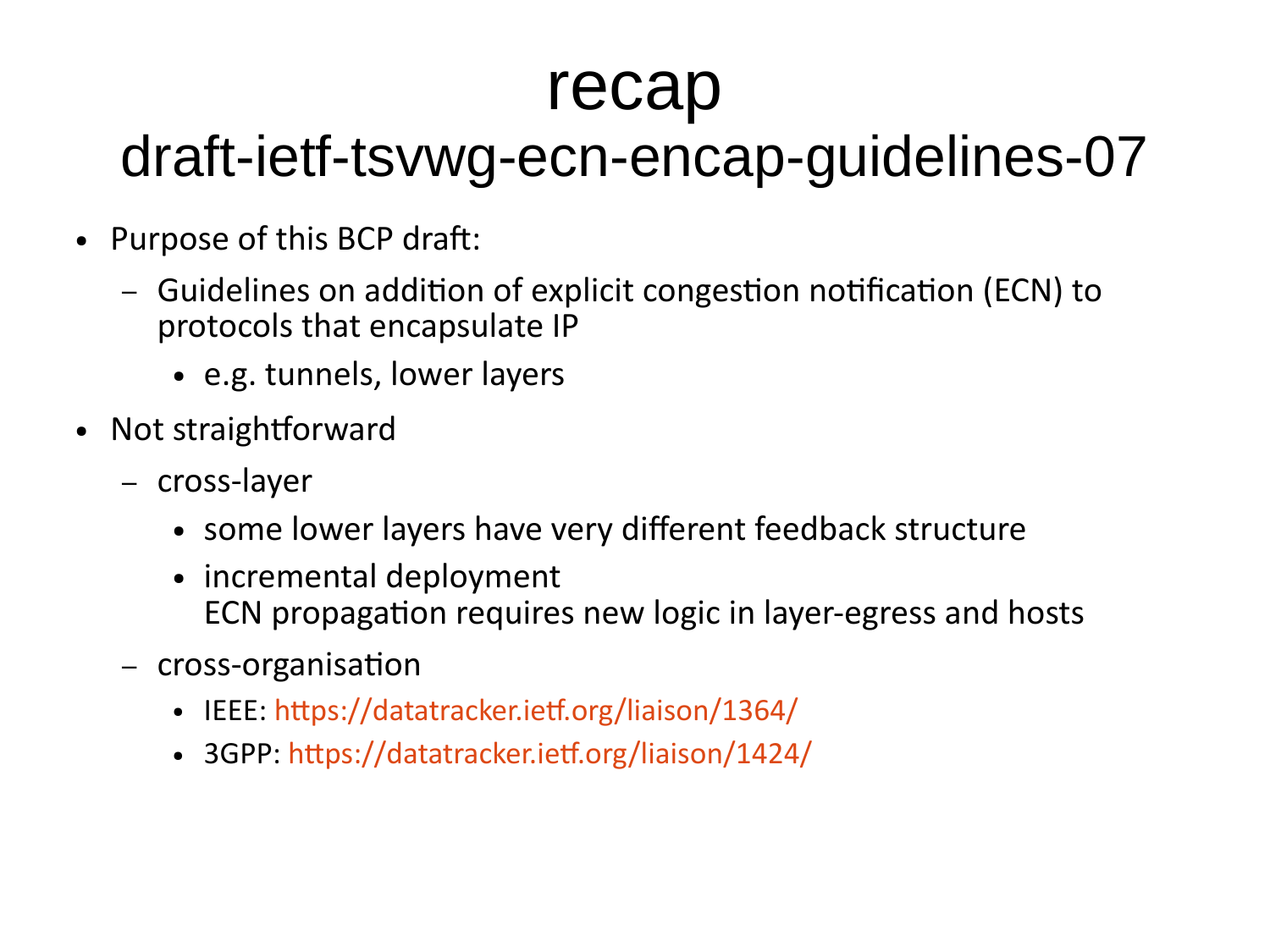# recent activity

- 3GPP liaison two outcomes:
	- 3GPP specs mandate ECN marking where PDCP header has no ECN field
		- 3GPP-specific example added to Section 6 "Feed-Up-and-Forward Mode"

1. forward-and-up mode





- Misunderstanding of AQM marking as on/off (for VoLTE only)
- Ought we to send send a final formal liaison, giving pointers to advice?
- draft-ecn-encap-guidelines
	- Split out updates to ECN tunnelling [RFC6040] into separate draft
		- intended, proposed standard see next slide
	- Closed off all open issues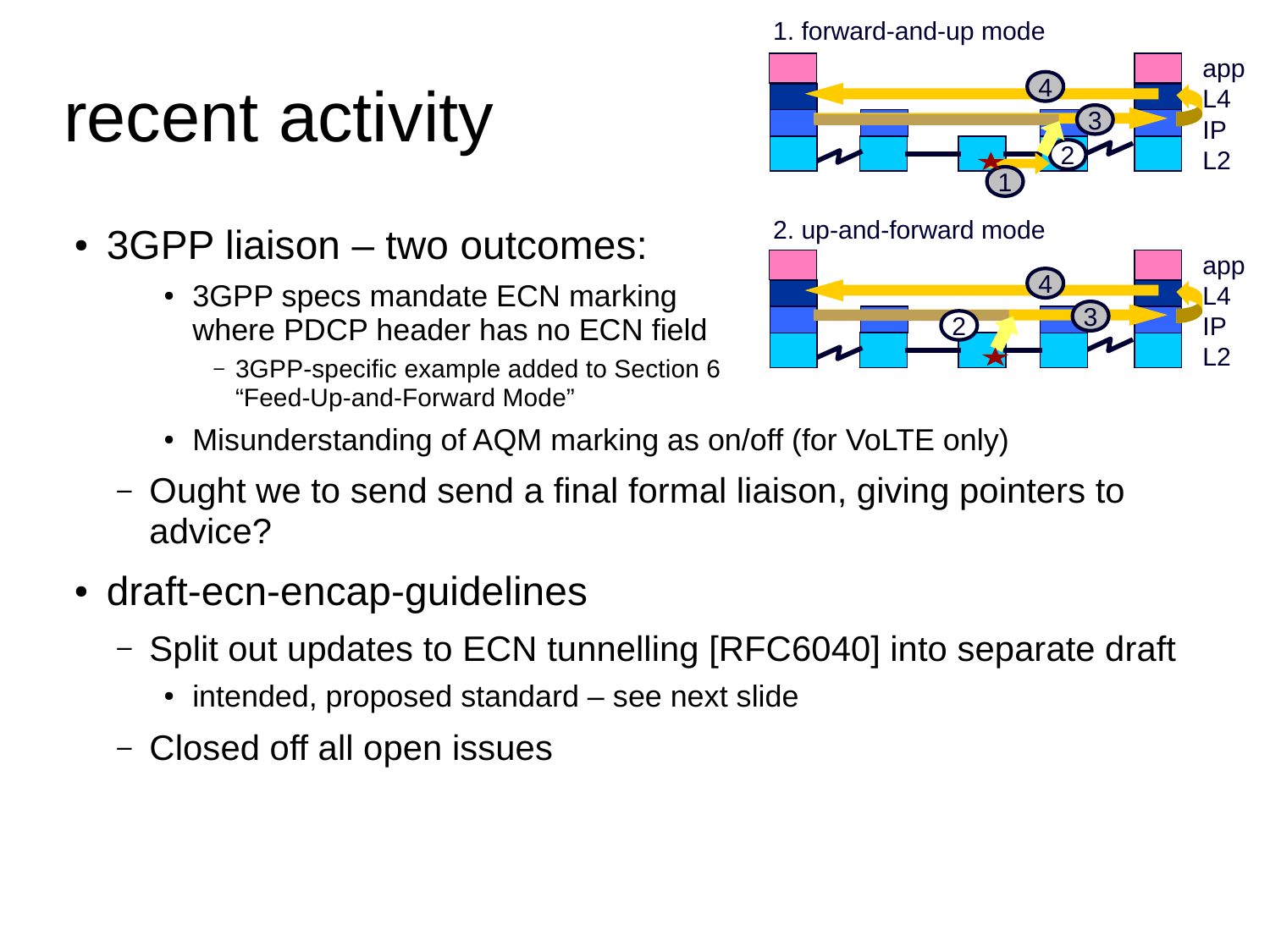# draft-briscoe-tsvwg-rfc6040bis\*

- Problem: RFC6040 "Tunnelling of ECN"; scope was all IP-in-IP tunnels
- 6040bis extends scope of RFC6040; to include 'tightly coupled shim' added in same step as IP outer
	- "RFC 6040 SHOULD apply"
	- not MUST in case infeasible given structure of implementation
- updates a number of PS tunnel specs (if approved)
	- RFC6040 ECN tunnelling
	- RFC1701; RFC2784: GRE; RFC7637: NVGRE
	- RFC2661: L2TPv2; RFC3931: L2TPv3
	- RFC2637: PPTP
	- Includes non-IETF specs with same structure that will need to be updated:
		- [GTPv1], [GTPv1-U], [GTPv2-C] GPRS Tunnelling Protocol (3GPP)
		- $\cdot$  RFC7348; VXLAN

 $\overline{a}$ 

- Also lists specs in progress that already cite RFC6040
	- [draft-ietf-nvo3-gue] STD track Generic UDP Encapsulation
	- [draft-ietf-nvo3-geneve] STD track Geneve

| וווווכ שסוטו |  |
|--------------|--|
| IPv4 or v6   |  |
| shim         |  |
| IPv4 or v6   |  |

<sup>\*</sup> Just an update, not a bis. I didn't know that 'bis' is an IETF reserved word for a complete replacement. If adopted, I'll use a different file-name.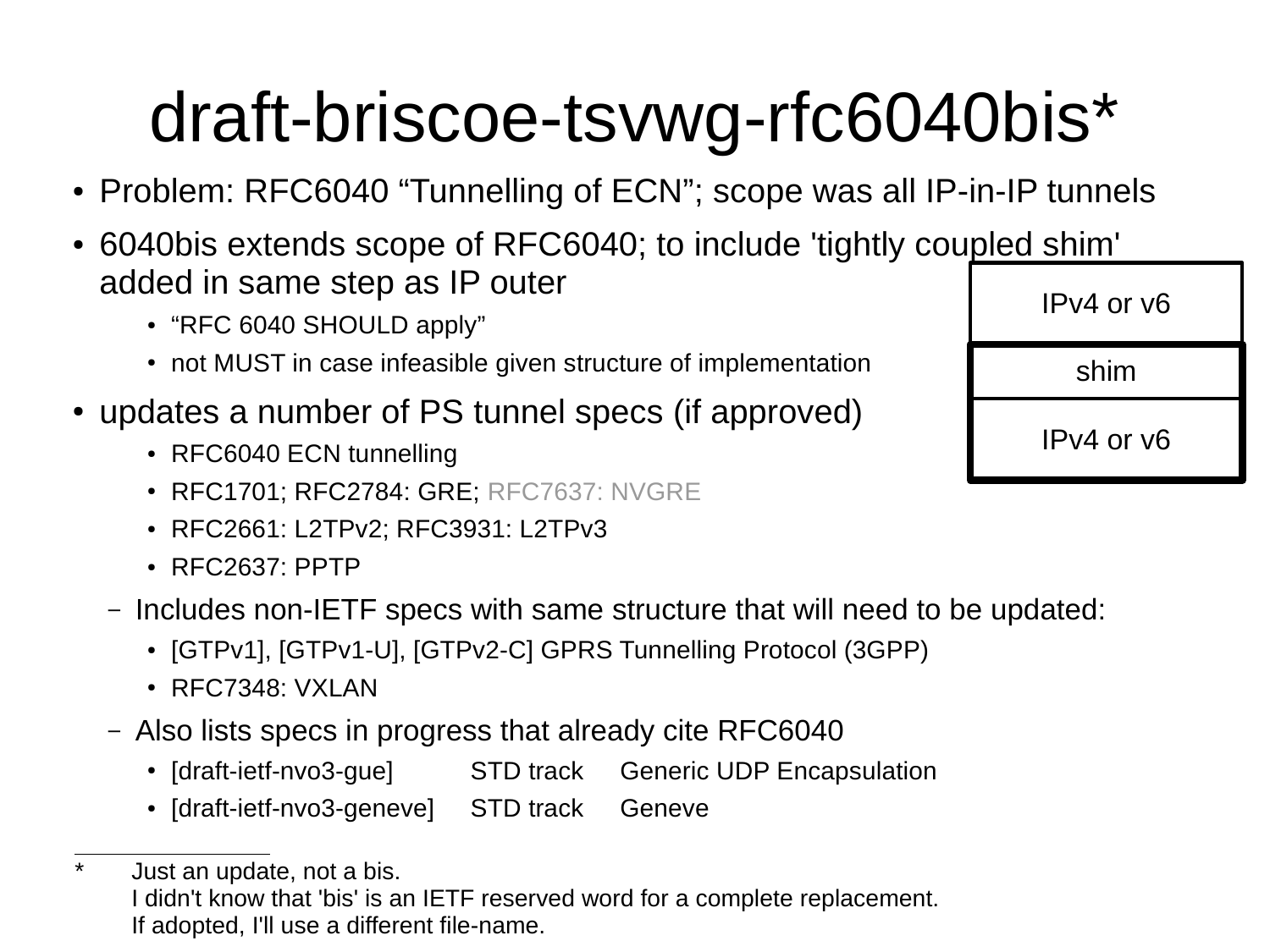#### draft-ecn-encap-guidelines deltas between -05 & -07

- 1. Introduction: Added to list of examples of tightly coupled shims between IP headers
- 5.1. IP-in-IP Tunnels with Tightly Coupled Shim Headers
	- Replaced normative text with ref to new draft-briscoe-tsvwg-rfc6040bis
- 5.2. Wire Protocol Design: Indication of ECN Support: Added TRILL as an example of a well-design protocol that does not need an indication of ECN support in the wire protocol – see [draft-eastlake-trill-ecn-support]
- Encapsulation Guidelines: In the case of a Not-ECN-PDU with a CE outer, replaced SHOULD be dropped, with explanations of when SHOULD or MUST are appropriate
- Feed-Up-and-Forward Mode: Explained examples more carefully, referred to PDCP and cited UTRAN spec as well as E-UTRAN
- Added the people involved in liaisons to the acknowledgements
- Updated references
- Marked open issues as resolved, but did not delete Open Issues Appendix (yet)